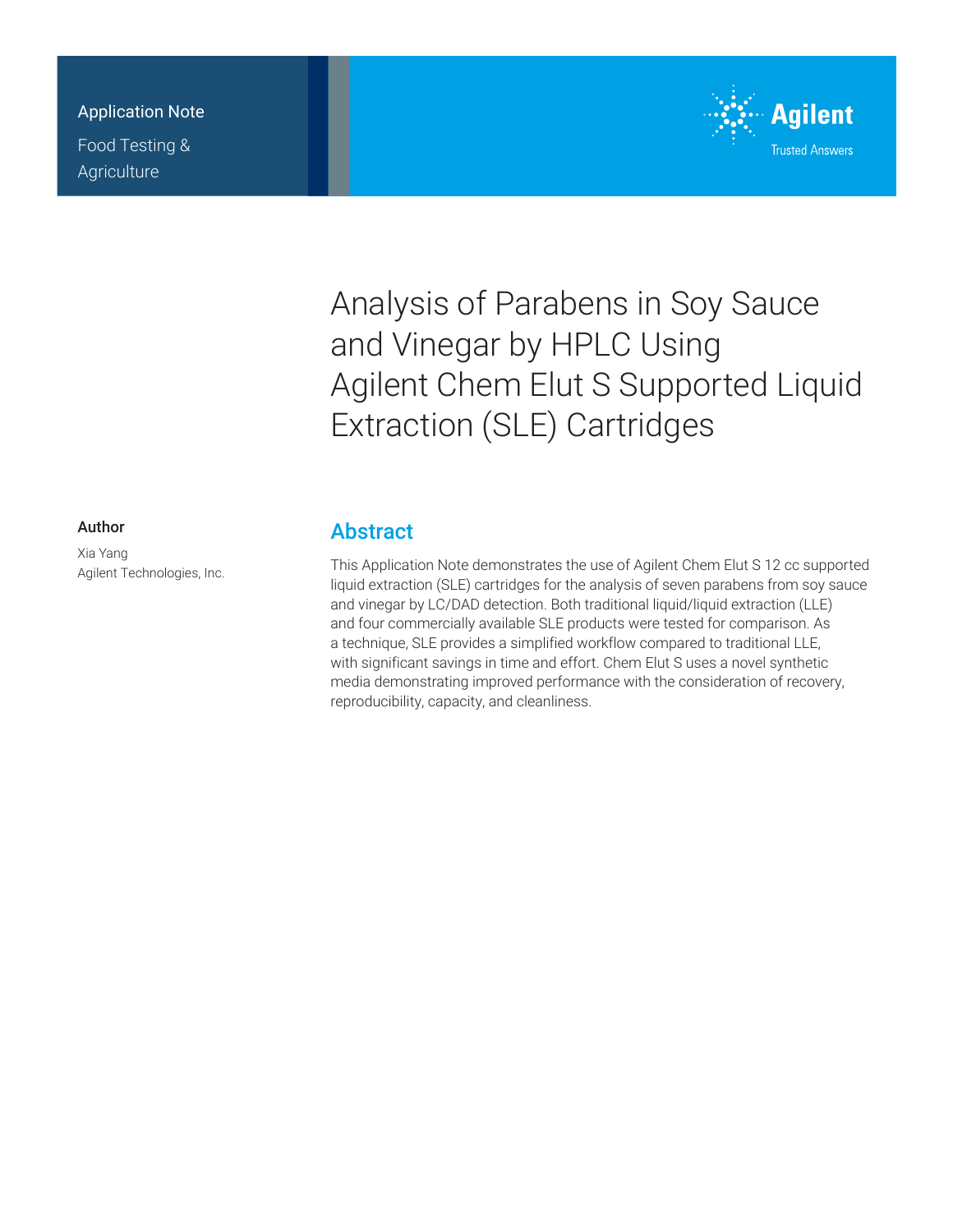## Introduction

LLE is a traditional sample preparation technique that can be applied to many aqueous sample extractions by altering the ion strength of the aqueous phase and the extraction solvent polarity. It has demonstrated the ability to extract analytes from various aqueous matrices with good recovery and reproducibility. However, LLE can be time-consuming and labor-intensive in sample mixing for analyte partition, clear phase separation for removing the organic phase, and emulsion formation. LLE can also be much more challenging for multiple extractions, which requires significantly more time and effort, and can be difficult for high-throughput laboratories seeking automated workflows.

SLE is an improved technique that can replace LLE with the advantages of time and effort savings, no emulsion formation, and easy automation. Conventional SLE products use natural diatomaceous earth (DE) material, which is difficult to control for sorbent quality and particle consistency, which can cause product performance variability. The novel synthetic Chem Elut S material is manufactured in a controlled process with strict monitoring of sorbent quality and consistency. Chem Elut S has greatly improved product performance and reproducibility.

Parabens are *para*-hydroxybenzoic acid esters (Figure 1), which are widely added as preservatives in foods such as baked goods, sauces, juices, and jellies. The use of parabens can prolong the shelf life of food products by preventing mold, yeast, and bacteria growth. In some countries such as the US and China, parabens are recognized as safe at certain permissible levels, while they are banned in some other countries such as Malaysia.

There are some suggestions for food sample preparation using LLE in Chinese regulation method GB5009.31-2016.<sup>1</sup> However, the method is very time-consuming, with multiple steps of extraction, and is environmentally unfriendly due to large amounts of diethyl ether. This Application Note demonstrates the use of Chem Elut S 12 cc cartridges for the analysis of seven parabens in soy sauce and vinegar using ethyl acetate as the extraction solvent. Compared with the regulation method of LLE, the Chem Elut S method used a low volume of a less toxic solvent. This method also provided a simplified workflow, saving time and effort while achieving excellent performance and cleanliness.

## **Experimental**

#### Reagent and chemicals

All regents and solvents were HPLC or analytical grade. Methanol (MeOH) was from Honeywell (Muskegon, MI, USA), ethyl acetate (EtOAc) was from Dikma (Lake forest, CA, USA), and sodium chloride was from Sinopharm Chemical Reagent (Shanghai, China). The paraben standards methyl paraben (MP), ethylparaben (EP), propylparaben (PP), isopropylparaben (iPP), butylparaben (BP), heptylparaben (HP), and benzylparaben (BnP) were from AccuStandard (New Haven, CT, USA). Soy sauce and vinegar were purchased from a local supermarket.



Figure 1. The structures and logP values of seven parabens investigated in soy sauce and vinegar.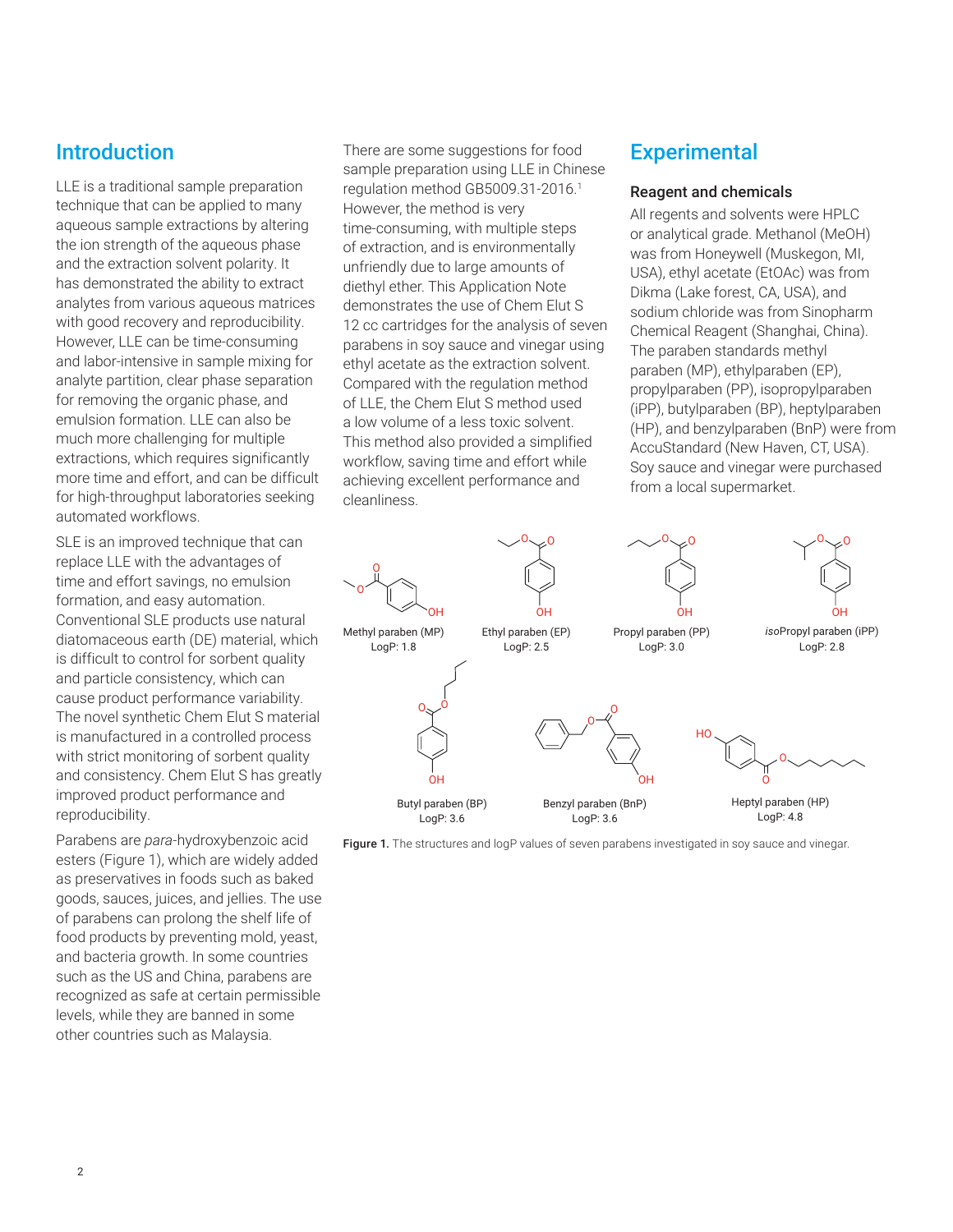#### Standards and solutions

A combined standard spiking solution was prepared at 1 mg/mL in MeOH, diluted with an appropriate volume of individual stock solutions, and stored in –20 °C until use. A 1% NaCl solution was prepared by dissolving 1 g of NaCl in 100 mL of Milli-Q water.

#### Instrument and equipment

The analysis was performed on an Agilent 1290 Infinity II LC with an Agilent 1290 Infinity II high speed pump, an Agilent1290 Infinity II multisampler, inline degasser, and an Agilent 1290 Infinity II diode array detector. Product cleanliness was evaluated using GC/MS full scan by an Agilent Intuvo 9000 GC combined with an Agilent 7000 triple quadrupole GC/MS. Agilent OpenLab and Agilent MassHunter software were used for data acquisition and analysis.

Other equipment and materials used for sample preparation included:

- Eppendorf pipettes and repeater
- Eppendorf centrifuge 5810R (Hamburg, Germany)
- Agilent Chem Elut S 12 cc, 3 mL (p/n 5610-2008)
- Four commercially available SLE 12 cc products
- SPEX SamplePrep 2010 Geno/Grinder (Metuchen, NJ, USA)
- Agilent Vac Elut 20 Manifold (part number 12234101)

#### Sample preparation

The combined standard spiking solution was used to spike the soy sauce and vinegar to determine the recoveries. The method used was revised from a published LLE and SLE method developed for measuring parabens in body wash.2 Figure 2 describes the sample preparation. The soy sauce and vinegar samples were prepared accordingly before the extraction. Six replicates were performed for both SLE and LLE, respectively, at 20 ng/mL spiking level. Sodium chloride was

added to increase the ion strength of the vinegar sample. Chem Elut S (12 cc) and four commercially available SLE cartridge products (12 cc) were investigated and compared. LLE was conducted in a centrifuge tube. To improve the extractive efficiency, a Geno Grinder was used for mixing the samples thoroughly. After centrifugation, the EtOAc layer was transferred to a clean glass tube with extra caution to avoid transferring part of the water layer, and dried down with nitrogen. Finally, the residue was reconstituted with 1 mL of MeOH for injection.



Figure 2. Protocol used to extract parabens from soy sauce and vinegar using SLE and LLE.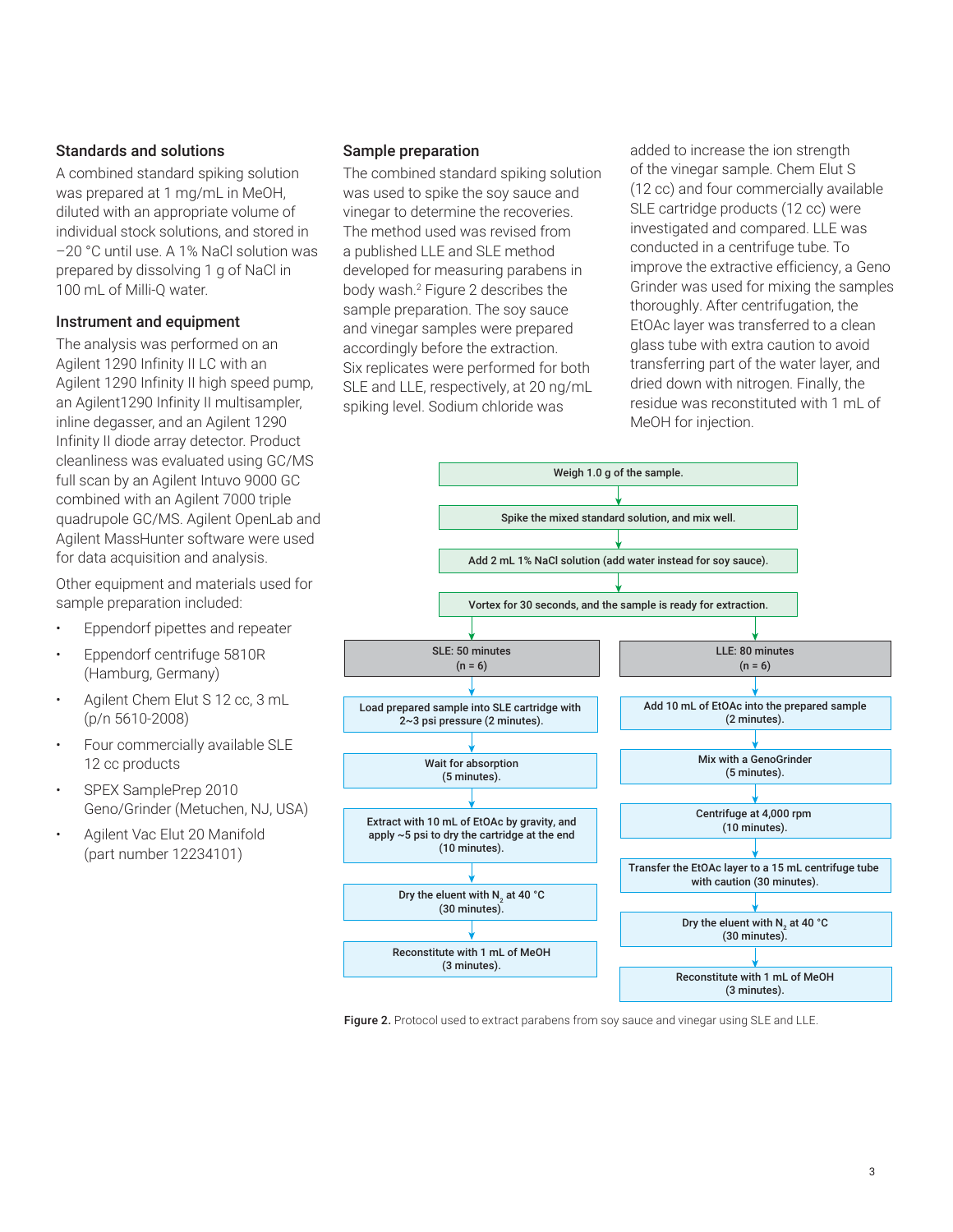#### HPLC conditions

HPLC columns were investigated for the separation of seven parabens, especially the isomers of PP and iPP. The Agilent InfinityLab Poroshell 120 PFP column demonstrated the best separation compared to C18 columns. Figure 3 shows the overlapped chromatograms of neat standard solution of seven parabens (20 ppb), and the matrix blanks of soy sauce and vinegar after LLE. The main interferences eluted before three minutes and did not interfere with the target parabens chromatographically.

## Results and discussion

#### SLE versus LLE

Figure 2 details the extraction protocols and processing time for SLE and LLE. The total time required to prepare six replicates was 80 minutes for LLE and 50 minutes for SLE. LLE was more time-consuming and labor-intensive. The separation of the aqueous phase from the organic phase required extra attention, and longer drying time may be needed for LLE if a water layer was transferred accidently. As a result, it was challenging to prepare multiple samples simultaneously. However, SLE showed a much easier walk-away extractions workflow without special precautions, which improved the sample extraction productivity significantly.

Figure 4 shows the results of recovery and reproducibility at 20 ng/g in both soy sauce and vinegar with six replicates. Both LLE and synthetic SLE (Chem Elut S) methods generated good results in terms of analyte recoveries (88 to 110%) and reproducibility (RSD <10%).

| Configuration             |                                                                                                                                                                                                                           |
|---------------------------|---------------------------------------------------------------------------------------------------------------------------------------------------------------------------------------------------------------------------|
| Component                 | Agilent 1290 Infinity II high speed pump (G7120A)<br>Agilent 1290 Infinity II multisampler (G7167B)<br>Agilent 1290 Infinity II multicolumn thermostat (G7116B)<br>Agilent 1290 Infinity II diode array detector (G7117B) |
| Column                    | Agilent InfinityLab Poroshell 120 PFP, 3.0 × 100 mm, 2.7 µm (p/n 695975-308)                                                                                                                                              |
| <b>Column Temperature</b> | 35 °C                                                                                                                                                                                                                     |
| <b>DAD Parameter</b>      | 260 nm                                                                                                                                                                                                                    |
| <b>Injection Volume</b>   | $2 \mu L$                                                                                                                                                                                                                 |
| Mobile Phase              | A) water<br>B) MeOH                                                                                                                                                                                                       |
| Gradient                  | Time (min)<br>%B<br>Flow rate (mL/min)<br>0.5<br>$\Omega$<br>30<br>0.5<br>1.0<br>45<br>4.0<br>65<br>0.5<br>6.0<br>95<br>0.5<br>8.0<br>95<br>0.5                                                                           |
| <b>Stop Time</b>          | 10 minutes                                                                                                                                                                                                                |



Figure 3. Typical chromatograms of parabens standard solution (red) for MP, FP, PP, iPP, BP, HP, and BnP, vinegar matrix blank after LLE (green), and soy sauce matrix blank after LLE (blue).

#### Chem Elut S versus competitors' SLE

We compared the performance of Chem Elut S and four commercial SLE products on the seven parabens in soy sauce and vinegar at 20 ng/g spiking level. Competitors 1, 3, and 4 were DE‑based sorbent, and competitor 2 was a synthetic SLE sorbent. There was not a big difference between products for

soy sauce, but Chem Elut S showed an obvious advantage for vinegar, especially for the most hydrophobic paraben: HP. Chem Elut S and competitor 2's product showed a slight advantage (RSD <5%) overall. Generally, Chem Elut S is equivalent to or slightly better than the other four SLE products when analyzing HP (Figure 5).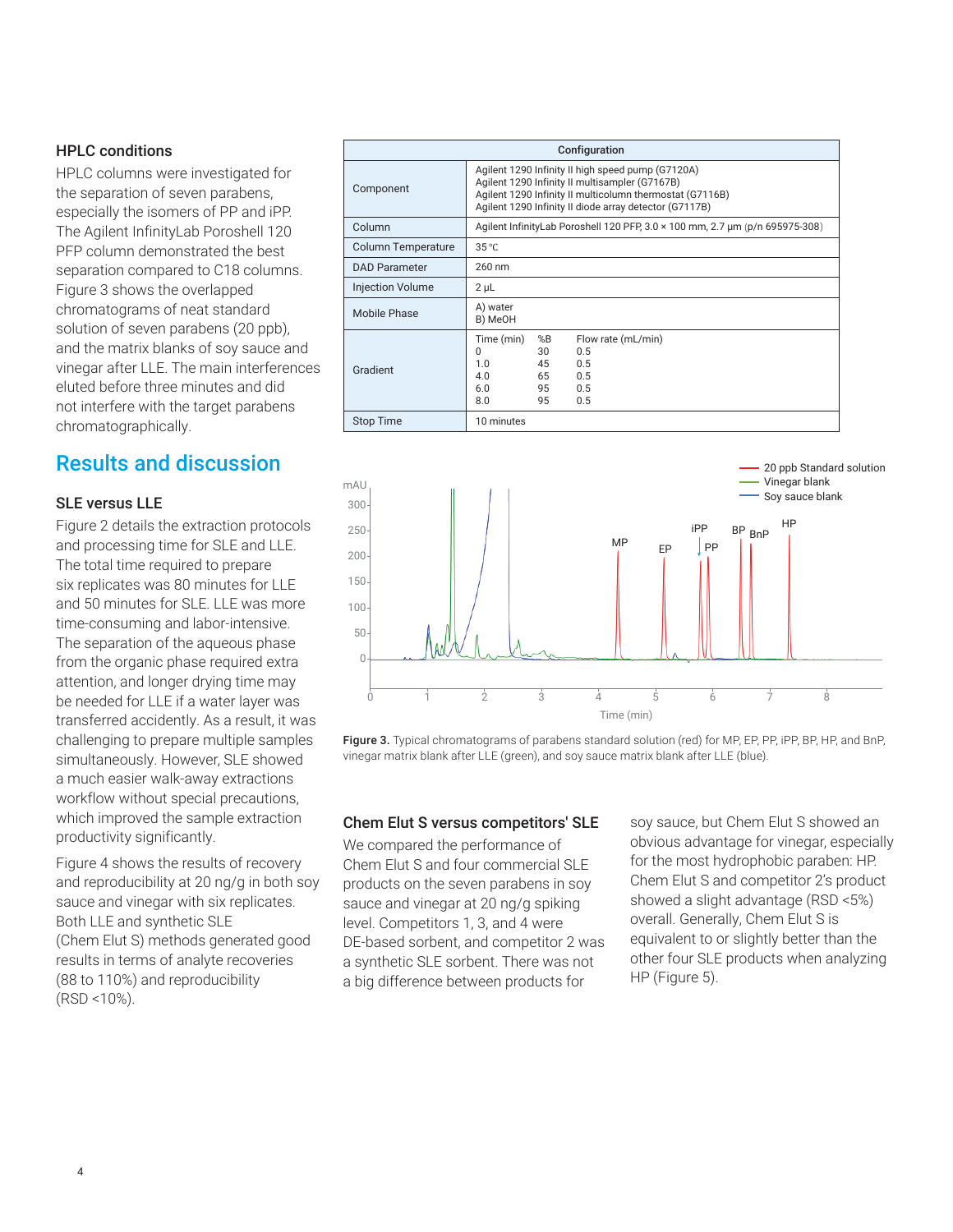







Figure 4. Recovery and RSD results from Agilent Chem Elut S and LLE methods at 20 ng/g spiking level with six replicates.



Figure 5. Recovery and reproducibility results from Agilent Chem Elut S and four competitors' SLE at 20 ng/g spiking level with six replicates.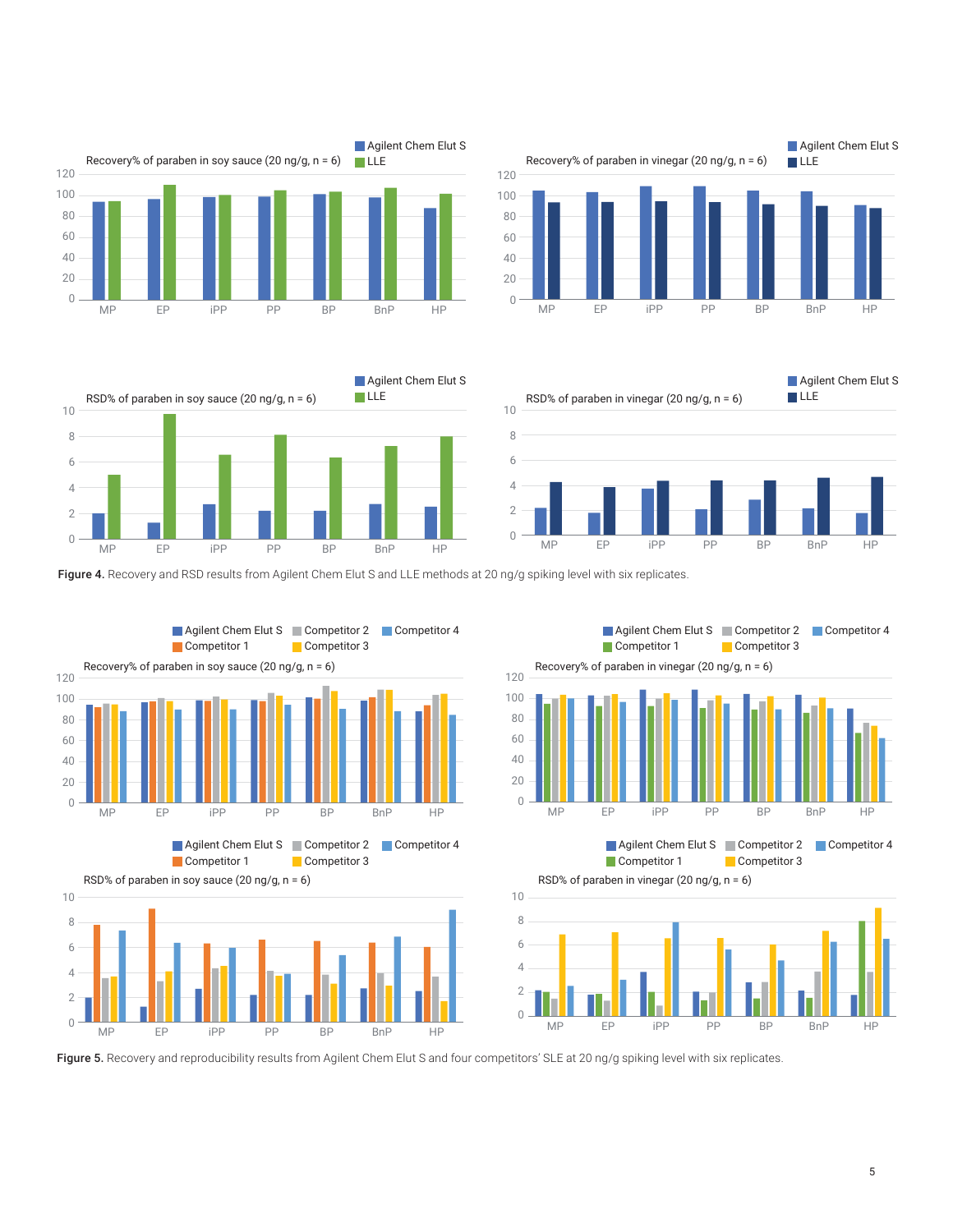Chem Elut S sorbent provides higher water-holding capacity. As a result, the recommended sample loading volume is 3 mL, which is 1.5 times more than the recommended loading volume (2 mL) from other competitors' equivalent format cartridges. This feature certainly improved the method sensitivity, given similar analyte recoveries due to the larger sample size. Figure 6 shows the chromatograms for the same sample concentration (5 ng/g in vinegar) analysis using different SLE products. Chem Elut S (light green) demonstrates the highest peak response and sensitivity without obvious interferences, while co‑extracts were observed from the results of competitors 2 (red) and 4 (blue).



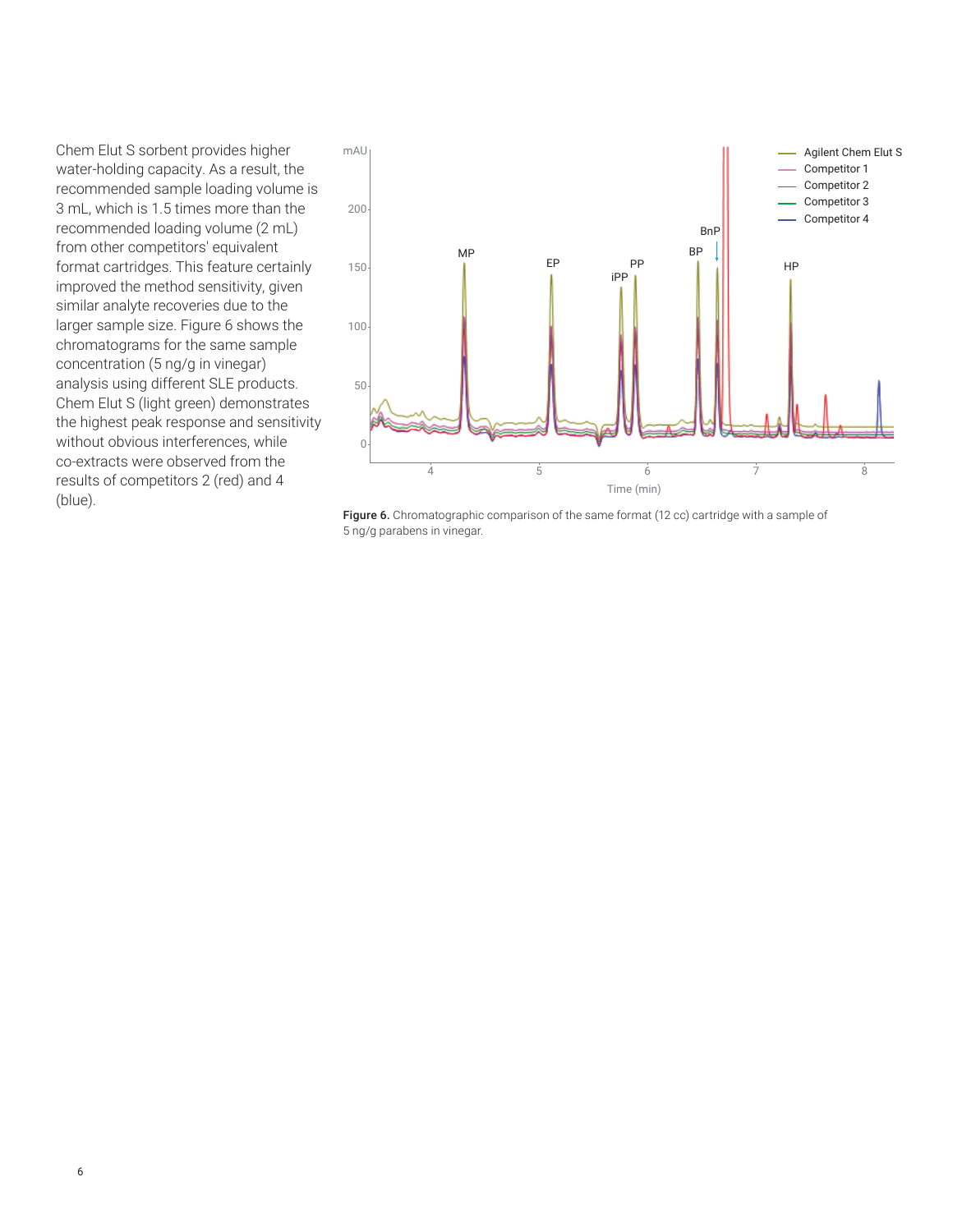There were unexpected contamination peaks found with some of the SLE products. To verify the source of the contamination, we tested the cleanliness of the SLE products with water instead of the matrix with a similar protocol. Figure 7 shows that the cleanliness of the products was investigated using both UV detection at 260 nm and GC/MS full scan detection. Competitor 2 (synthetic SLE) showed many more interferences from the cartridge with both UV detection and GC/MS full scan. Competitor 4 SLE cartridges also showed interference peaks. Chem Elut S and competitor 1 and competitor 3 products have fewer interferences. The results of UV detection are consistent with the interference peaks in the paraben analysis of soy sauce and vinegar in terms of retention time and peak height. This proves that the interferences were sourced from SLE products rather than food matrix.

## **Conclusion**

This Application Note conducted a comprehensive comparison of LLE and SLE using multiple SLE products in soy sauce and vinegar. SLE uses a simple extraction without sample emulsion formation, which reduces extraction time by 40% compared to LLE. Compared to LLE, Chem Elut S also demonstrated superior recovery and precision for parabens analysis in food, excellent water-holding ability, and qualified sorbent cleanliness. When compared to other commercially available SLE products, Chem Elut S demonstrated improved or equivalent precision and analyte recovery, especially with more hydrophobic analytes. Lastly, the Chem Elut S method delivered an easier workflow, higher sensitivity, better reproducibility, and eliminated sample contamination.



Figure 7. Cleanliness testing with neat solvent for 12 cc SLE cartridges by GC/MS full scan (A) and 260 nm UV detection (B).